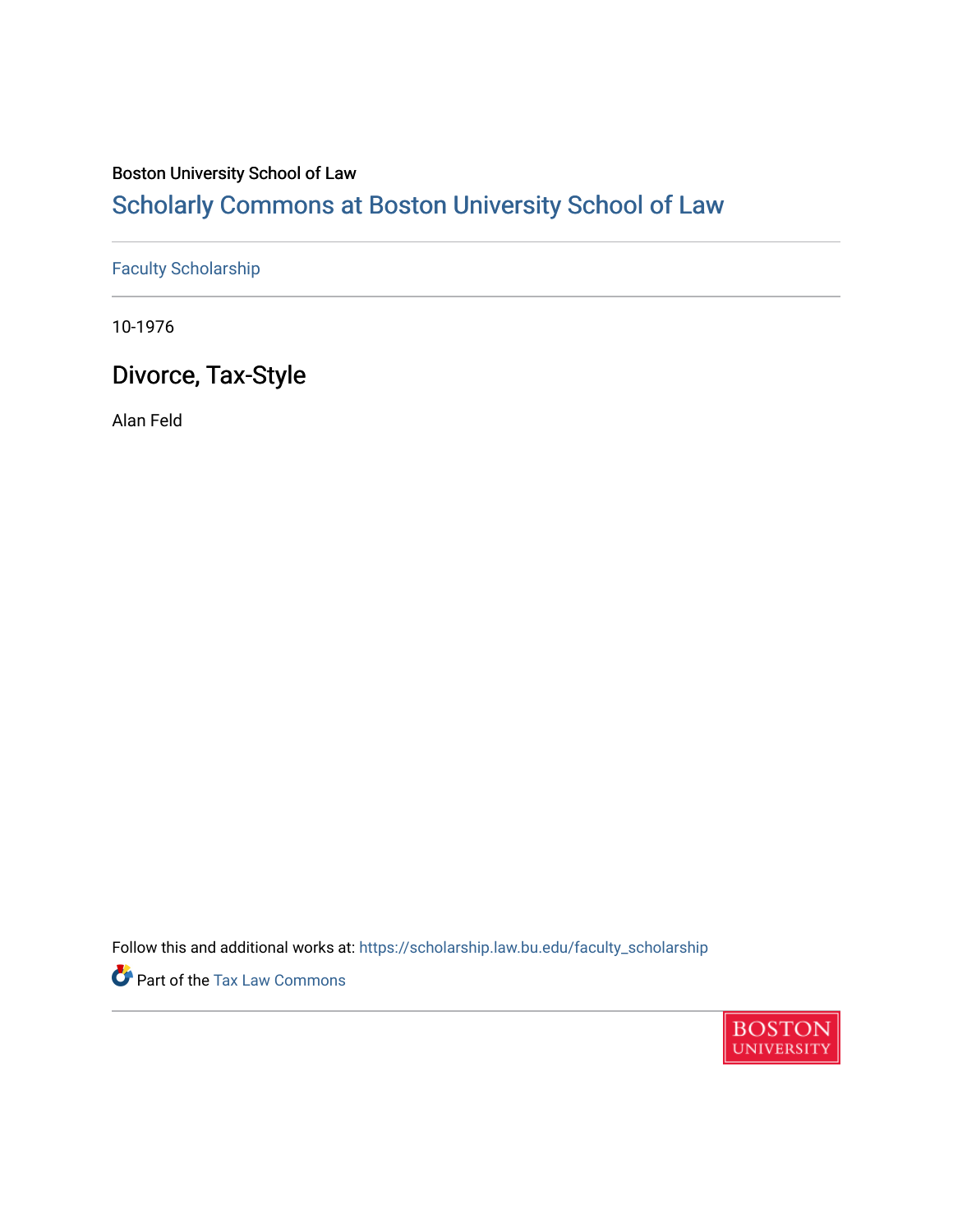**October, 1976**



*Jhe* **TAX MAGAZINE. IN THE Vol. 54, No. 10** 

# **Divorce, Tax-Style**

### **By ALAN L FELD**

In response to the "sham divorce" tactic, the IRS recently issued Revenue Ruling **76-255.** The author, professor of **law** at Boston University School of Law, although sympathetic with the IRS's position in the Ruling, poin4s out situations where the divorce-remarriage may possibly be considered valid because of the existence of nontax effects.

N REVENUE RULING **76-2551** the Internal Revenue Service blocked taxpayer self-help against the so-called tax on marriage. The Service's ruling casts a cloud over tax-motivated divorces. The proper dimensions of the cloud, however, remain to be delineated.

#### Background

In **1969** Congress addressed itself to an apparent tax discrimination against single individual taxpayers. As the tax law had stood since 1948, a single individual taxpayer could reduce his federal income tax bill substantially **by** marrying a spouse with no income, filing a joint return and enjoying the benefits of the statutory income-splitting thereby conferred. The tax saving resulted from halving the progressivity of the income tax. In the late 1960s, this result was decried as discriminating against single individuals with. the same income. The **1969** amendments 2 provided a separate and lower rate schedule for single individuals. Married persons continued to use the older and higher rates, even when filing separately. The result was to reduce the benefits of joint return filing if a taxpayer married a nonincome-earning spouse and, thereby, reduce the injustice to single taxpayers.

Unfortunately, this change created a new and different kind of inequity. Under the earlier law, if two single taxpayers earning **ap**proximately the same amount of income got married, their combined tax bill would have remained about the same. But under the new provisions, their tax bill could increase substantially, primarily because

'Tax Reform Act of **1969,** Sec. **803.**

**I. R.** B. **1976-28, 7.** Also issued as News Release IR-1632, July **1, 1976, 769 CCH-STANARD FEDERAL TAX REPORTS 6728.**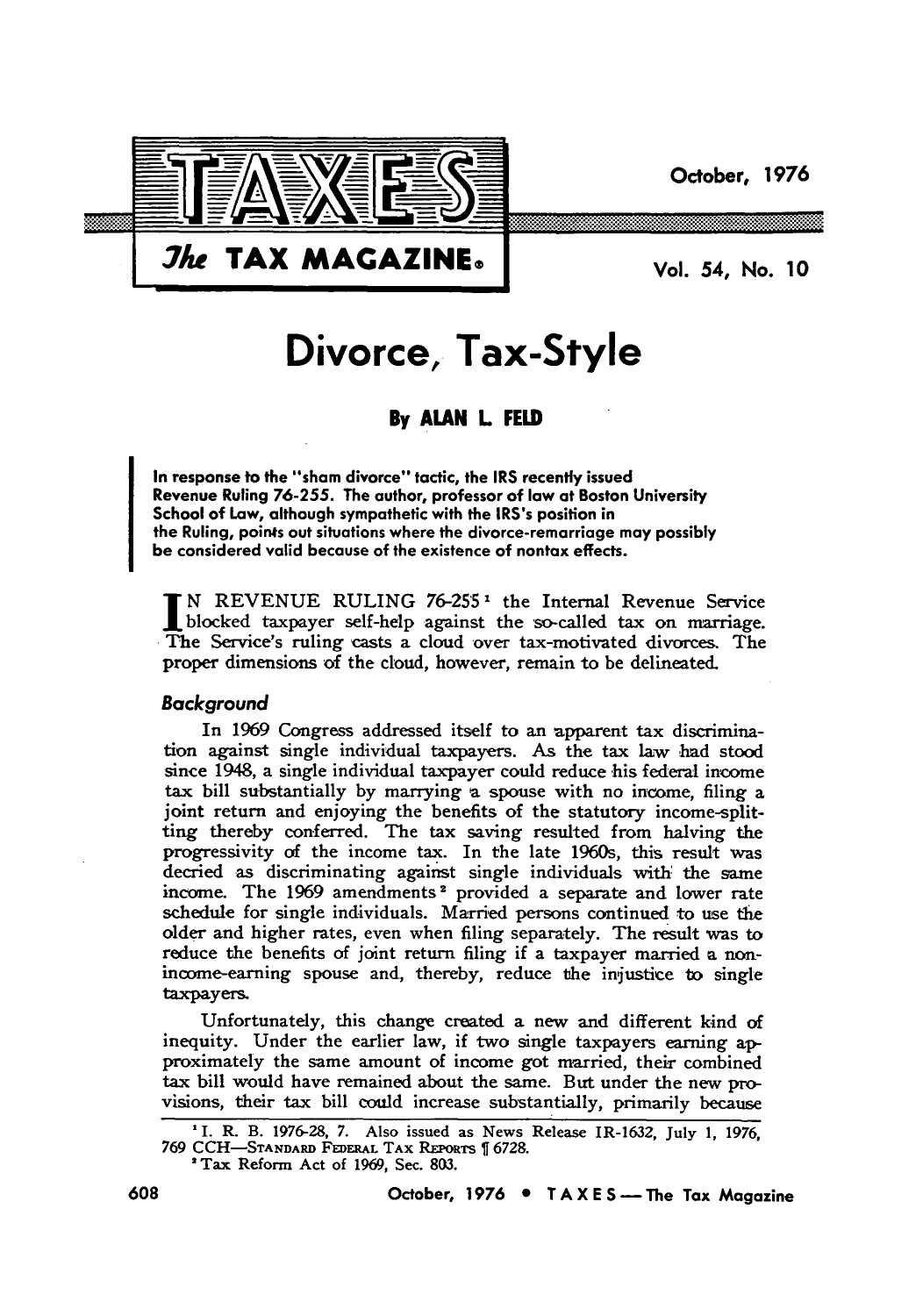of the higher-than-single rate schedule now being applied. For example, if two single lawyers, each making **\$32,000** taxable income, were to get married, their combined federal income tax bill now would increase **by** \$3,840 from \$20,580 to \$24,420. In addition, part of the total standard deduction previously available might disappear: the maximum standard deduction for a married couple was less than twice the maximum for a single individual.<sup>3</sup> For tax purposes, it was manifestly more blessed to be single than married where both parties earned substantial income.4

Some married taxpayers who were aware of this disparity also noticed that the Internal Revenue Code generally determines marital status as of the end of the year.<sup>5</sup> A few of these taxpayers acted on this observation. They obtained a divorce at the end of December, so as to be unmarried as of the end of the year, intending to remarry early in January of the following year, which they did. The cost of a trip to a receptive Caribbean jurisdiction in order to obtain the divorce was far less than the tax savings involved.<sup>6</sup>

#### **Revenue** Ruling **76-255**

Regrettably for the practitioners of this tactic, tax-inspired divorce is an

'For 1975 the maximum percentage standard deduction for a single individual was \$2300 and for a married couple was \$2600.

**"At** the same time, where the incomes **of** the two individuals were disparate, marriage continued to confer a tax break, although of reduced magnitude.

<sup>\*</sup>Sec.  $6013(d)(1)(A)$  makes this the rule for joint return filing and Sec. 143(a) does so for standard deduction purposes. The tax rate tables incorporate the definitions of Sec. 143.

**'** It is believed that no taxpayer has sought to deduct the cost of the divorce trip as an expense in connection with determining a tax, Sec. **212(3).**

**'35-1** usc 19043, 293 **U. S.** 465. In *Gregory,* the taxpayer's corporation (United)

**Divorce, Tax-Style**

engaging theme that has received publication in the media. Publicity doubtless has produced some embarrassment. In response, the Service has issued Revenue Ruling **76-255.** Situation two, described in the Revenue Ruling, concerns a married couple who obtain a divorce on December **30** in a foreign jurisdiction. The divorce is assumed **by** the Ruling to be valid. However, at the time of the divorce, they intend to remarry and do so in January of the following year. The Ruling states that neither Section 143 nor Section **6013** contemplates a sham transaction designed to manipulate marital status **'as** of the close **of** the year. Naturally, *Gregory v. Helvering* **7** is cited in support of this unobjectionable statement. The Ruling goes on to hold that therefore the divorce described in situation two is of no tax effect and the parties are deemed to be married for the earlier year.

As one law professor was wont to say, "I understand everything but the 'therefore.'" The question of whether the divorce is a sham can hardly be determined solely **by** the tax reduction intention of the parties. *Gregory* is also frequently cited for the proposition that a taxpayer may take appropriate steps to reduce his tax bill. To sink to the level of a sham, the trans-

owned stock in a second corporation (Monitor) which the taxpayer wanted to sell. Had United distributed the Monitor stock it would have been a dividend. Instead, United formed a new corporation, Averill, transferred the Monitor stock to it and distributed the new Averill shares to the taxpayer, all apparently in compliance with provisions for no gain or loss. Taxpayer then liquidated Averill at a claimed capital gain, instead of a dividend. The Second Circuit and the Supreme Court held there was a dividend nevertheless.

It is testimony to the peculiar strength of our legal logic that a classic case concerning the tax effects of a corporate division is the sole authority offered to characterize a marital division.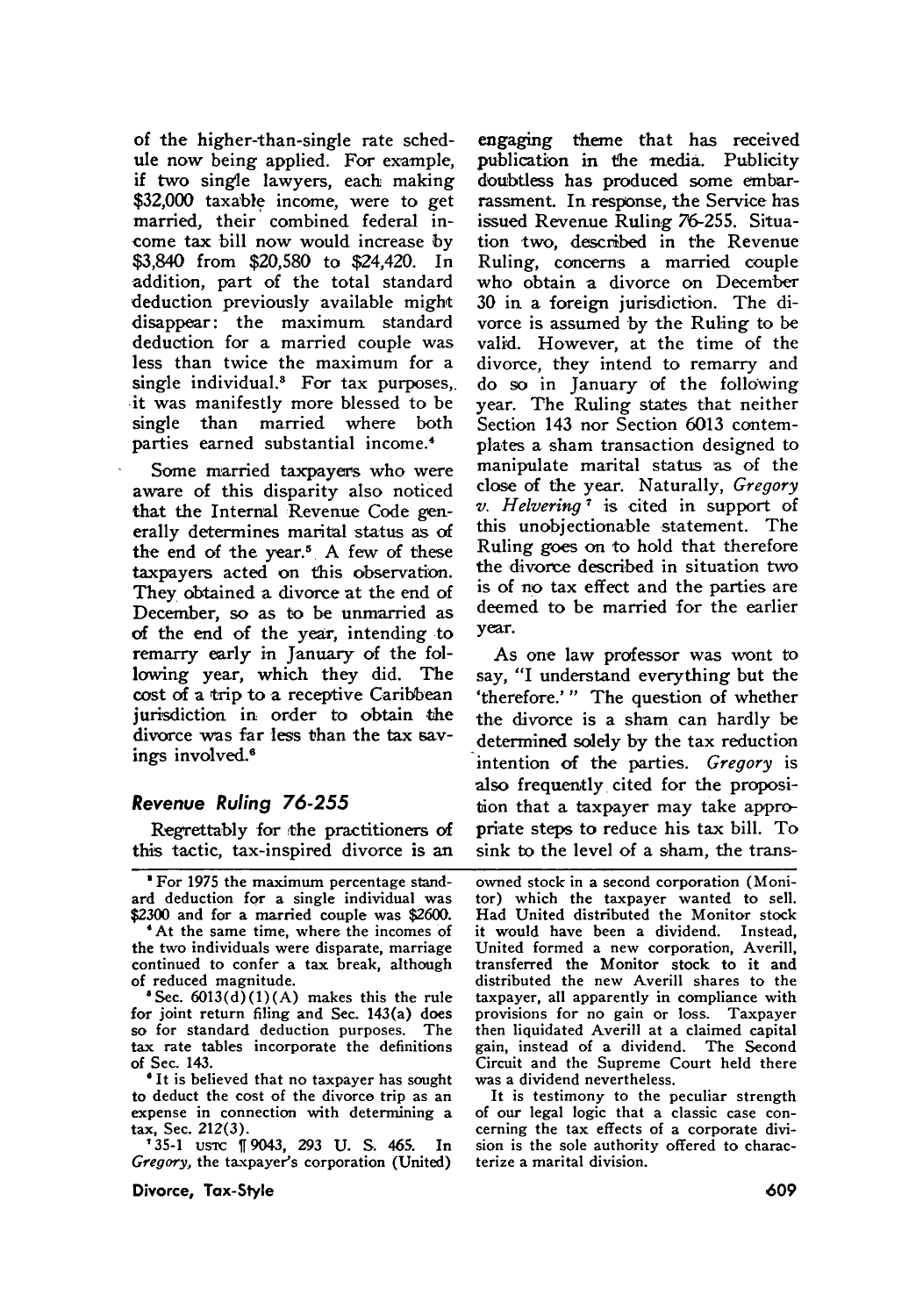action must approach an illusion, that is, it must be little more than play acting for the tax collector without substantial impact elsewhere. The Tax Court recently has synthesized these aspects of sham-ness **in'** a hands-on metaphor: "The building may not be constructed entirely from the tax advantage, but, if the foundation and bricks have economic substance, the economic or financial inducement of the tax advantage can provide the mortar." **<sup>8</sup>**

On this view, the divorce and remarriage should be treated as a sham and disregarded if the only effect of the transactions was to reduce the taxes of the parties. To the extent that the marriage and divorce have nontax effects, it should be substantially more difficult to describe the transaction as a sham. Thus, **if** a married couple decided to take a long New Year's weekend trip to Haiti, getting a divorce on the Thursday they arrive and remarrying on the following Monday before they leave, and return to the United States with these two pieces of paper, the easiest case for sham treatment could be put. On the other hand, if they return unmarried and some interval passes in which there may be nontax effects attaching to their single state, the result becomes more problematical.<sup>9</sup> Indeed, if the nontax consequences are

*'W. Lee McLane, Jr.,* CCH Dec. 27,933, 46 TC 140, 145 (1966), aff'd per curiam 67-2 us-rc 119491, 377 F. **2d 557** (CA-9).

'The validity of the divorce for state law purposes is assumed in the Ruling. While invalidity of the divorce would obviate any tax effect, the reverse does not follow.

**"** The same question would apply as to the "widow's mite," homestead allowance or statutory forced share. See, e. g., Uniform Probate Code Secs. 2-201, 2-402 and 2-401.

**"** Under the Uniform Probate Code Sec. **2-508,** divorce revokes will provisions favoring the former spouse but reinstates them on remarriage.

<sup>12</sup> The Service recently litigated a number of marital deduction cases to determine which of two possible survivors is the sursubstantial, the divorce should be respected though the interval be short.

#### Nontax Effects

**A** number of nontax effects are possible. For example, if one of the parties died in the interim period, would the survivor be a surviving spouse for state intestacy purposes,<sup>10</sup> for purposes of passing property under the decedent's will,<sup>11</sup> or even for purposes of the federal estate tax marital deduction? 12 Would coverage under disability, medical.or other insurance policies lapse, at least temporarily? Would termination **of** the marriage convert property held in a tenancy **by** the entireties into a tenancy in common unless this result expressly is negated? **13** In a community property state, would the divorce sever community property and would it remain separate property upon the remarriage **?** 14 Would the divorce revoke will provisions in favor **of** a surviving spouse which the remarriage would not reinstate? **1 <sup>5</sup>**To the extent that such nonincome tax consequences followed from the divorce and from the subsequent marriage, the divorce was not a sham as that word was usually understood and should not be ignored for tax purposes. More affirmatively, the divorce is real for tax purposes to the extent it is meaningful outside the closed world of income taxes. Of course, the desirability of

viving spouse. In those cases the decedent or the claimed survivor had a prior marriage which was dissolved **by** a divorce whose validity is upheld in some jurisdictions and attacked in others. *Est. of Spalding v. Commissioner*, 76-2 *ustc* **f** 13,144 (CA-2); *Est. of Goldwater v. Commissioner,* 76-2 usrc 13,146 (CA-7); and *Est. of Steffke, 76-2* ustc [13,145 (CA-7).

*"See Bernatavicius v. Bernatavicius,* **259** Mass. 486 (1927); but see *Finn v. Finn,* 348 Mass. 443 (1965).

*" Coffer v. Lightford,* **129** Cal. **App. 2d 191, 276** P. **2d 618** (1954).

*"In re Est of Guess,* **213 S. 2d 638** (Fla. **App. 1968);** but see Uniform Probate Code Sec. **2-508.**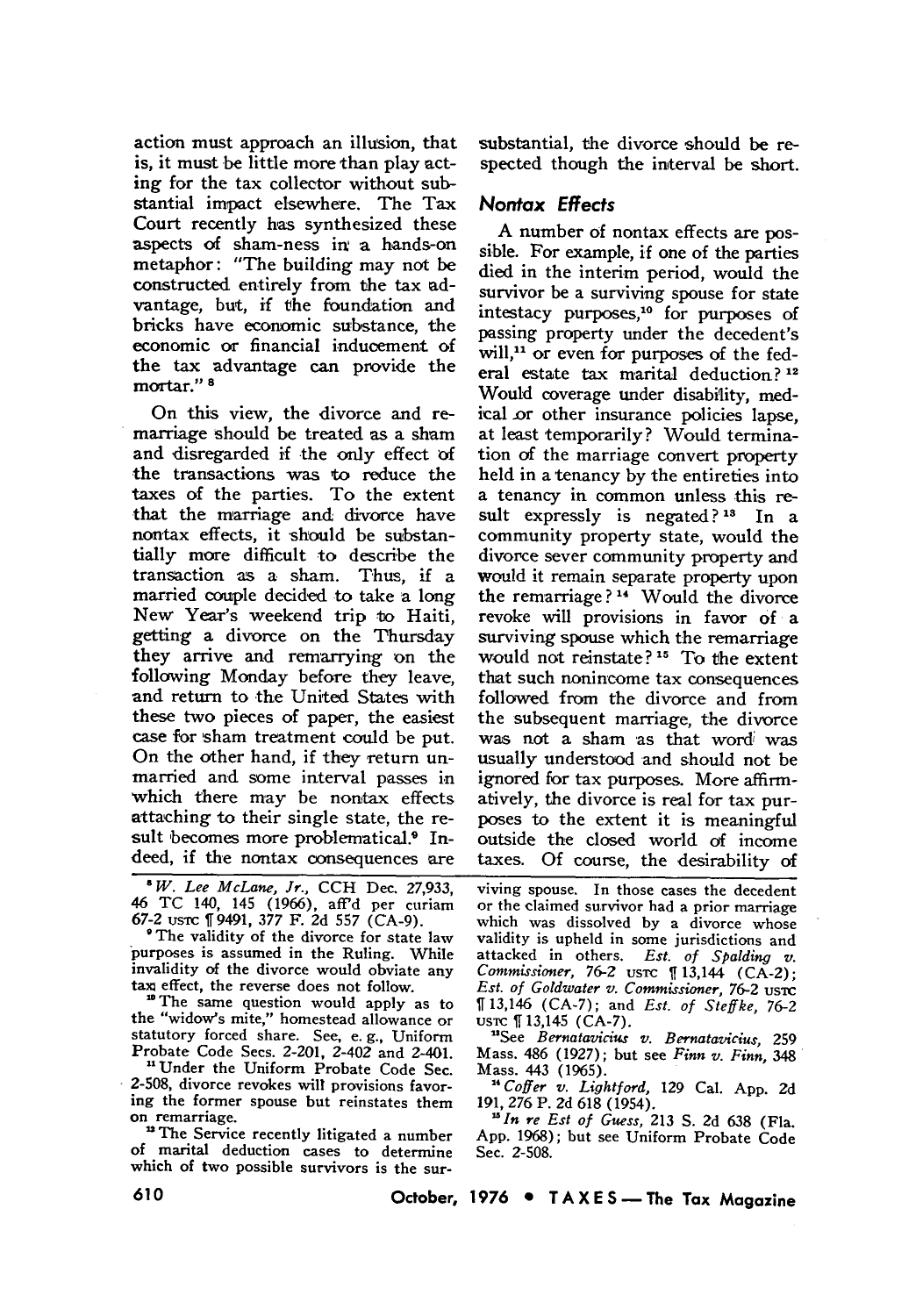such a divorce in order to save income taxes diminishes as these effects multiply.

One can appreciate the Service's dilemma. If a couple is married most of the time it seems fair to treat them as married for tax purposes. Yet, for convenience, the Code prescribes that marital status is determined not **by** the experience during the majority of the tax year but **by** marital status on the last day of the tax year. Understandably, efforts by taxpayers to **al**ter their marital status only on that day are **of** concern, lest they distort the intended tax scheme. But there are other areas where tax effects turn on characterizing something at a single moment in time. For example, when a taxpayer sells stock at year-end to recognize gain or loss, the fact that he intends to reinvest early next year in the same stock arguably might prevent recognition, by requiring that we ignore the sale. In fact, except for the statutory wash sale or sale to related parties restrictions,<sup>16</sup> it is quite difficult to set aside a sale and purchase as of no effect, if the taxpayer suffered some investment risk. But where the sale has no economic substance apart from taxes, such action is justified.<sup>17</sup> If the divorce-remarriage is analogous, we should be chary of disturbing a valid divorce which occasioned real-world effects.

The theory of the Revenue Ruling must be that a divorce, otherwise valid, will not be given tax effect where the parties intend to undo the effects of the divorce shortly thereafter and do so. This approach is troublesome on two grounds. First, it raises the problems of deciding tax consequences by the subjective state of mind of the

**Divorce, Tax-Style**

parties.18 In the easiest case, where the effects of the divorce are limited to a short interim period, we might feel relatively confident in drawing conclusions as to intent. A reasonable couple might divorce and remarry for tax savings and run the risk of death during the short "single" period. As the interval between divorce and remarriage enlarges, and other effects multiply, however, doubts quickly emerge as to the primacy of the tax avoidance motive as compared with other motives. Our hypothetical reasonable couple is far less likely to dismiss the consequences of being unmarried for a longer period. A conclusion that the parties never intended to be divorced must rely on an exploration of what they said and did.

A second cause for doubt as to the Service's conclusion is the purpose of the rule which measures married status as of the end of the year. The *Gregory* case would seem to direct us to the purpose of the relevant tax provisions. Whatever else that Delphic opinion did, it compared the transactions before it with the legislative intent, and it concluded that Congress did not mean to include the transaction before it in the favored treatment. A weekend divorceremarriage on which nothing else turns should receive a similar negative assessment: Congress probably did not intend to treat as single a husband and wife who pass through a Caribbean revolving door. As the interval of the unmarried period enlarges and realworld risks and effects attach to the divorce, this result becomes more dubious. One could argue that part of the convenience Congress sought to obtain by designating a single day to measure marital status was the avoid-

 $^{16}$  Code Secs. 1091(a) and 267(a)(1).

<sup>&</sup>quot;See *E. Keith Owens,* **CCH** Dec. 33,127, 64 TC 1 (1975).

<sup>&</sup>quot;For a more elaborate statement of the effects of states of mind on tax results see Blum, "Motive, Intent and Purpose in

Federal Income Taxation," 34 *University of Chicago Law Review,* 485 (1967); Paul, *Motive and Intent in Federal Tax Law Studies in Federal Taxation,* **255 (2d** ed. 1938).